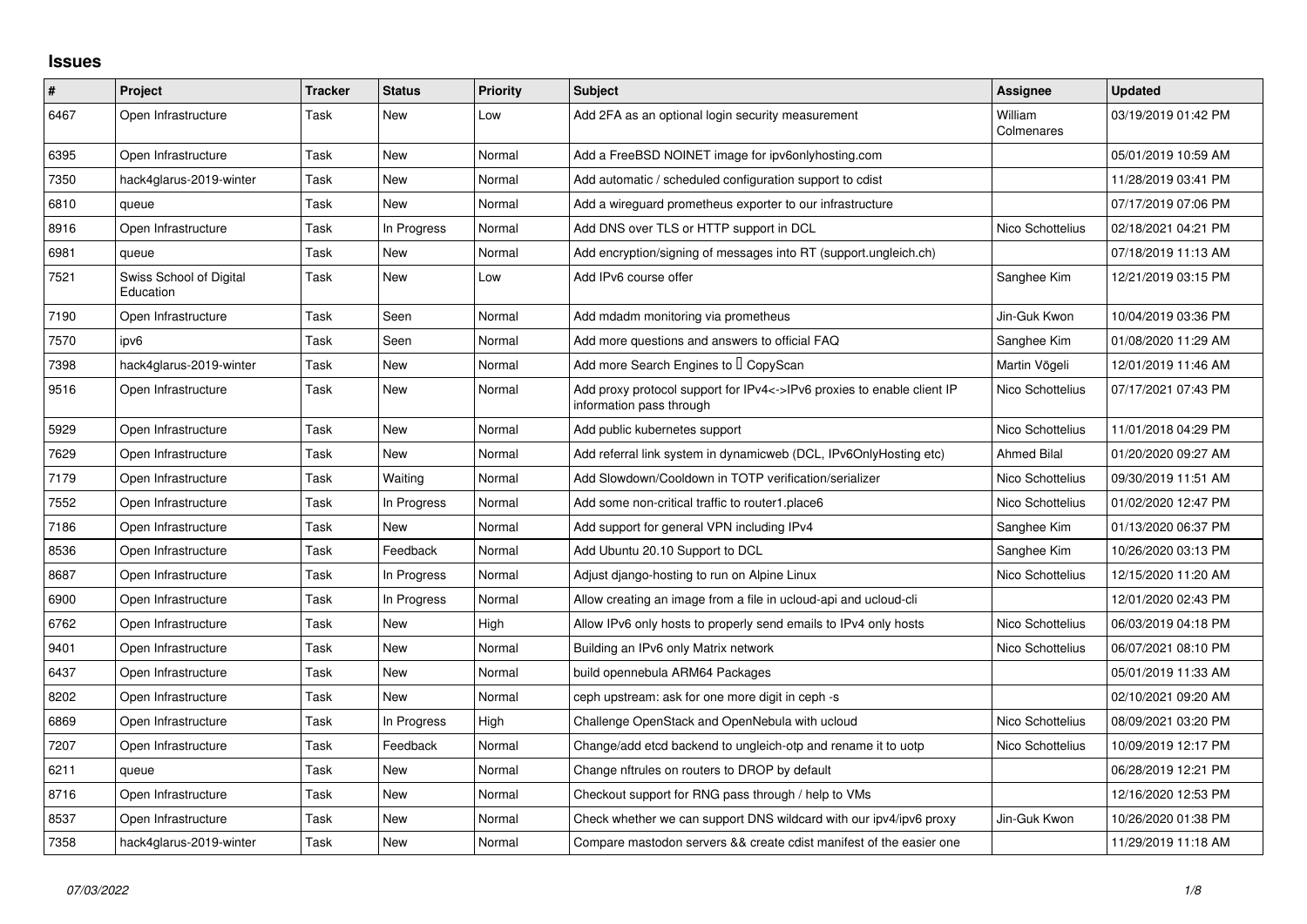| $\vert$ # | Project                              | <b>Tracker</b> | <b>Status</b> | <b>Priority</b> | <b>Subject</b>                                                                                    | <b>Assignee</b>  | <b>Updated</b>      |
|-----------|--------------------------------------|----------------|---------------|-----------------|---------------------------------------------------------------------------------------------------|------------------|---------------------|
| 7187      | Open Infrastructure                  | Task           | Resolved      | Normal          | Configure prometheus blackbox exporter to monitor heise.de via IPv4 and<br>IP <sub>v6</sub>       | Nico Schottelius | 01/19/2021 12:48 PM |
| 6903      | Open Infrastructure                  | Task           | Seen          | Normal          | Create a cdist type for files.datacenterlight.ch                                                  | Nico Schottelius | 06/11/2020 09:34 AM |
| 7015      | ipv6                                 | Task           | In Progress   | Normal          | Create a decentralised, global display based on IPv6                                              | Nico Schottelius | 07/31/2019 07:54 PM |
| 7348      | hack4glarus-2019-winter              | Task           | New           | Normal          | Create a devuan ucloud image                                                                      |                  | 11/28/2019 03:38 PM |
| 7184      | Open Infrastructure                  | Task           | Feedback      | Normal          | Create a mailing list for maintenance notifications                                               | Sanghee Kim      | 10/18/2019 08:16 PM |
| 7344      | hack4glarus-2019-winter              | Task           | New           | Normal          | Create a matrix/mattermost bridge to chat.ungleich.ch and a cdist type for it                     |                  | 11/28/2019 03:36 PM |
| 7347      | hack4glarus-2019-winter              | Task           | <b>New</b>    | Normal          | Create an Alpine ucloud image                                                                     |                  | 11/28/2019 03:38 PM |
| 7354      | hack4glarus-2019-winter              | Task           | New           | Normal          | Create a NAT4664 PoC                                                                              |                  | 11/28/2019 10:56 PM |
| 7343      | hack4glarus-2019-winter              | Task           | New           | Normal          | Create an automated routing daemon (IPv6)                                                         |                  | 11/28/2019 01:51 PM |
| 7574      | ipv6                                 | Task           | New           | Normal          | Create and setup VM for prototype Smarthost                                                       | Nico Schottelius | 01/06/2020 12:19 PM |
| 6452      | queue                                | Task           | New           | Normal          | Create a new diango micro service: IPv6 wishlist                                                  |                  | 07/21/2019 08:43 PM |
| 6811      | queue                                | Task           | New           | Normal          | Create a new easy to use cloud / vmm manager [project name: Kraut]<br>cloud, crown cloud, ucloud] |                  | 06/09/2019 02:28 AM |
| 6405      | ipv6                                 | Task           | New           | Normal          | Create a new IPv6 game (working title: IPv6 treasure hunt)                                        | Nico Schottelius | 05/01/2019 11:38 PM |
| 7385      | hack4glarus-2019-winter              | Task           | <b>New</b>    | Normal          | Create a new service named "ipv6" that offers in ipv6 networkservices                             |                  | 11/30/2019 02:03 PM |
| 7387      | hack4glarus-2019-winter              | Task           | New           | Normal          | Create an iPXE binary WITHOUT ipv4 support (only IPv6)                                            |                  | 11/30/2019 05:56 PM |
| 7346      | hack4glarus-2019-winter              | Task           | New           | Normal          | Create an OpenBSD ucloud image                                                                    |                  | 11/28/2019 03:37 PM |
| 7342      | hack4glarus-2019-winter              | Task           | New           | Normal          | Create an RFC for adding DoT and DoH options to IPv6 router<br>advertisements                     |                  | 11/28/2019 01:45 PM |
| 6780      | Open Infrastructure                  | Task           | New           | Normal          | Create an RFC for ungleich-otp                                                                    | Mondi Ravi       | 06/08/2019 05:07 PM |
| 6720      | Open Infrastructure                  | Task           | New           | Normal          | Create a proxy to reduce latency of package downloads                                             |                  | 05/22/2019 04:22 PM |
| 7397      | hack4glarus-2019-winter              | Task           | New           | Normal          | Create a script to create a net-bootable alpine image                                             |                  | 11/30/2019 11:29 PM |
| 6727      | Open Infrastructure                  | Task           | <b>New</b>    | Normal          | Create a terraform provider                                                                       |                  | 05/23/2019 04:12 PM |
| 7349      | hack4glarus-2019-winter              | Task           | New           | Normal          | Create a wifi bridge from Diesbach to Luchsingen                                                  |                  | 11/28/2019 03:39 PM |
| 7403      | Open Infrastructure                  | Task           | New           | Normal          | Create customer friendly guide for ucloud                                                         |                  | 12/01/2020 02:43 PM |
| 7777      | Open Infrastructure                  | Task           | Resolved      | Normal          | <b>Create Documentation of Nextcloud</b>                                                          | Nico Schottelius | 01/19/2021 12:48 PM |
| 7136      | Open Infrastructure                  | Task           | Seen          | Normal          | Create Git submodules                                                                             | Jin-Guk Kwon     | 10/04/2019 03:37 PM |
| 6708      | Open Infrastructure                  | Task           | New           | Normal          | Create infrastructure usable for IPv6 workshops                                                   | Nico Schottelius | 05/19/2019 07:34 PM |
| 5753      | Open Infrastructure                  | Task           | <b>New</b>    | Normal          | Create Linux beginners guide                                                                      |                  | 05/01/2019 11:32 AM |
| 7023      | Swiss School of Digital<br>Education | Task           | <b>New</b>    | Normal          | Create logo and register brand in Switzerland                                                     | Sanghee Kim      | 08/01/2019 10:48 PM |
| 9091      | Swiss School of Digital<br>Education | Task           | In Progress   | Normal          | Create, market and launch "Basic IPv6 Routing" Course                                             | Nico Schottelius | 04/02/2021 06:47 PM |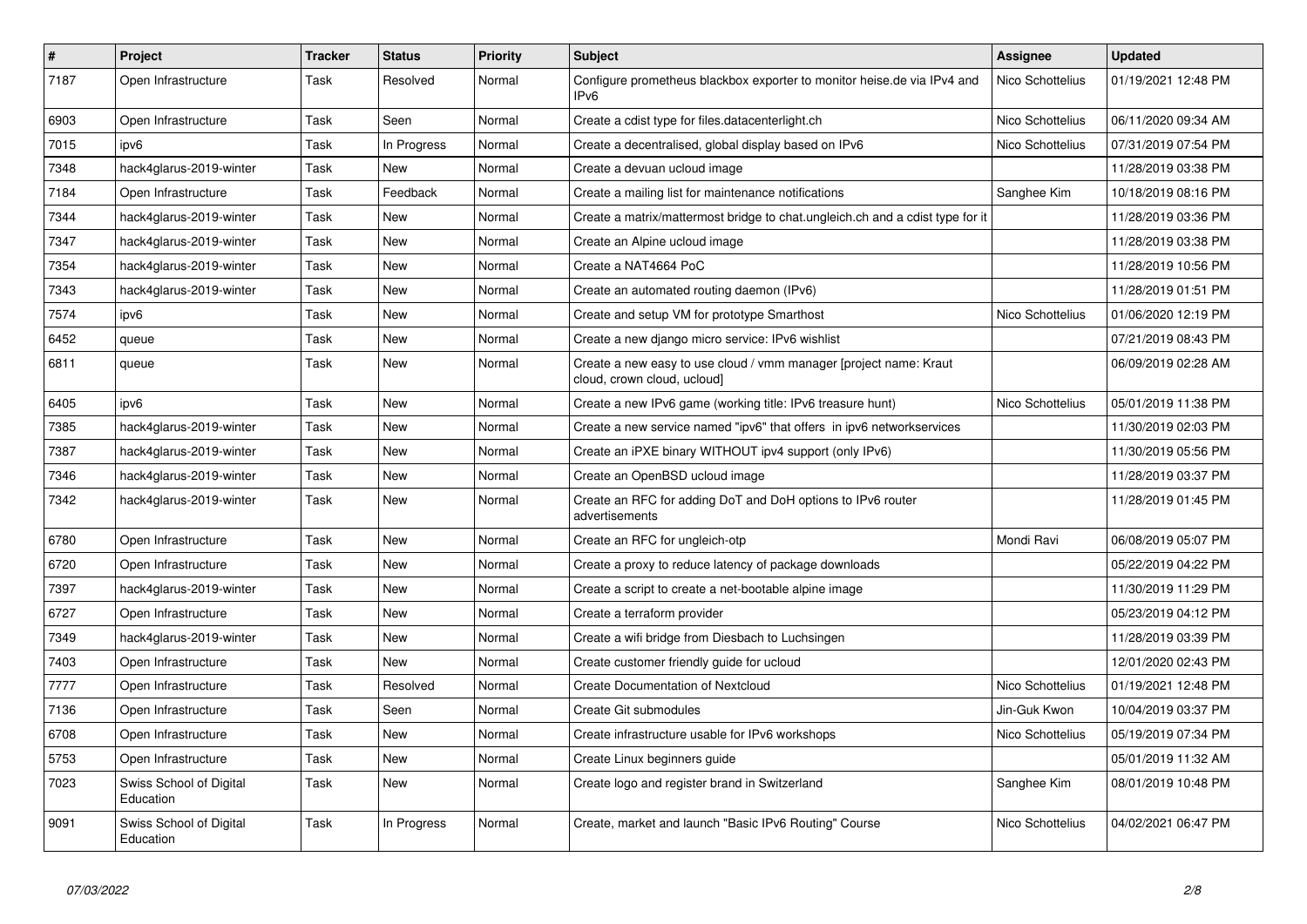| $\sharp$ | Project                              | Tracker | <b>Status</b> | <b>Priority</b> | <b>Subject</b>                                                                              | Assignee         | <b>Updated</b>      |
|----------|--------------------------------------|---------|---------------|-----------------|---------------------------------------------------------------------------------------------|------------------|---------------------|
| 5695     | queue                                | Task    | New           | Normal          | Create micro service that broadcasts events from opennebula on our<br>message bus           |                  | 06/23/2019 06:57 PM |
| 9294     | Swiss School of Digital<br>Education | Task    | New           | Normal          | Create plan for hosting Christian Folini and team                                           | Sanghee Kim      | 05/06/2021 03:09 PM |
| 7503     | Open Infrastructure                  | Task    | New           | Normal          | Create script to create new / updated OpenBSD image for OpenNebula                          |                  | 02/10/2021 09:11 AM |
| 6899     | Open Infrastructure                  | Task    | In Progress   | Normal          | Create ucloud-file-scan service                                                             |                  | 12/01/2020 02:43 PM |
| 6857     | Open Infrastructure                  | Task    | In Progress   | Normal          | Create ucloud-firewall                                                                      | Nico Schottelius | 07/01/2020 11:46 AM |
| 6897     | Open Infrastructure                  | Task    | In Progress   | Normal          | Create ucloud-image service                                                                 |                  | 12/01/2020 02:48 PM |
| 7401     | Open Infrastructure                  | Task    | New           | Normal          | Create ucloud package for python/alpine                                                     |                  | 12/01/2020 02:43 PM |
| 7206     | Open Infrastructure                  | Task    | In Progress   | Normal          | Create ucloud page under ungleich.ch/ucloud                                                 | Nico Schottelius | 10/10/2019 06:41 PM |
| 6679     | queue                                | Task    | New           | Normal          | Create ungleich game, a flask based game to show system engineering<br>skills               |                  | 11/06/2019 11:54 AM |
| 7278     | Open Infrastructure                  | Task    | In Progress   | Normal          | Define how networking works in ucloud                                                       | Nico Schottelius | 10/31/2019 09:19 AM |
| 7359     | hack4glarus-2019-winter              | Task    | New           | Normal          | Define how to properly use docker in ipv6 only networks                                     |                  | 11/29/2019 04:34 PM |
| 6919     | Open Infrastructure                  | Task    | <b>New</b>    | Normal          | Define incident / downtime notification channels and reaction times                         | Nico Schottelius | 07/02/2019 07:18 PM |
| 8447     | Open Infrastructure                  | Task    | In Progress   | Normal          | Deploy POC IPv6 cluster on DCL (v202009)                                                    | Nico Schottelius | 09/15/2020 10:24 PM |
| 7688     | Open Infrastructure                  | Task    | In Progress   | Normal          | Disable rp_filter on router2.place5 (alpine sets =1 on .all and .default)                   | Nico Schottelius | 02/04/2020 05:28 PM |
| 7378     | hack4glarus-2019-winter              | Task    | In Progress   | Normal          | Document / explore on how to sensibly run docker with a /64                                 |                  | 11/30/2019 09:47 PM |
| 6693     | Open Infrastructure                  | Task    | In Progress   | Normal          | Document internal networking support, console features, floating IP options                 | Nico Schottelius | 05/16/2019 03:55 PM |
| 7044     | Open Infrastructure                  | Task    | New           | Normal          | Document IPv6 only NAT64 enabled client network issues                                      | Nico Schottelius | 08/13/2019 10:47 AM |
| 6052     | Open Infrastructure                  | Task    | Seen          | Normal          | Document IPv6 routing service                                                               | Nico Schottelius | 11/11/2018 11:51 PM |
| 7504     | Open Infrastructure                  | Task    | New           | Low             | Document OpenNebula image creation                                                          |                  | 02/10/2021 09:10 AM |
| 6406     | Open Infrastructure                  | Task    | <b>New</b>    | Normal          | Document our LDAP setup and make it publicly available                                      | Nico Schottelius | 01/19/2021 12:48 PM |
| 5882     | Open Infrastructure                  | Task    | In Progress   | Normal          | Document the netboot setup                                                                  | Nico Schottelius | 10/25/2018 08:47 PM |
| 7086     | Open Infrastructure                  | Task    | New           | Normal          | [dynamicweb]Expose password reset option in the user dashboard                              | Sanghee Kim      | 08/26/2019 02:29 PM |
| 7089     | Open Infrastructure                  | Task    | New           | Normal          | [dynamicweb] Implement 2FA in dynamicweb with ungleich-otp                                  | Mondi Ravi       | 08/26/2019 01:59 PM |
| 7033     | Open Infrastructure                  | Task    | New           | Normal          | [dynamicweb] Payment fails without a proper message                                         |                  | 08/07/2019 06:20 PM |
| 7087     | Open Infrastructure                  | Task    | New           | Normal          | [dynamicweb] Remove password in email and replace it with a link to set it<br>via dashboard |                  | 08/26/2019 01:57 PM |
| 7937     | Open Infrastructure                  | Task    | New           | Normal          | Estimate the effort to create matrix web client; create minimum sample                      |                  | 12/01/2020 02:49 PM |
| 10614    | Hack4Glarus 2022 (summer)            | Task    | New           | Normal          | Evaluate Hitobito                                                                           |                  | 06/12/2022 06:25 AM |
| 7153     | Open Infrastructure                  | Task    | In Progress   | Normal          | Experiment with full routing tables                                                         | Nico Schottelius | 09/17/2019 05:24 PM |
| 6465     | Open Infrastructure                  | Task    | In Progress   | High            | Expire the password reset link [datacenterlight, dynamicweb]                                | Mondi Ravi       | 07/15/2019 01:34 PM |
| 7405     | ipv6                                 | Task    | In Progress   | Normal          | Explore IPv6 compatible IoT devices                                                         | Nico Schottelius | 12/02/2019 04:09 PM |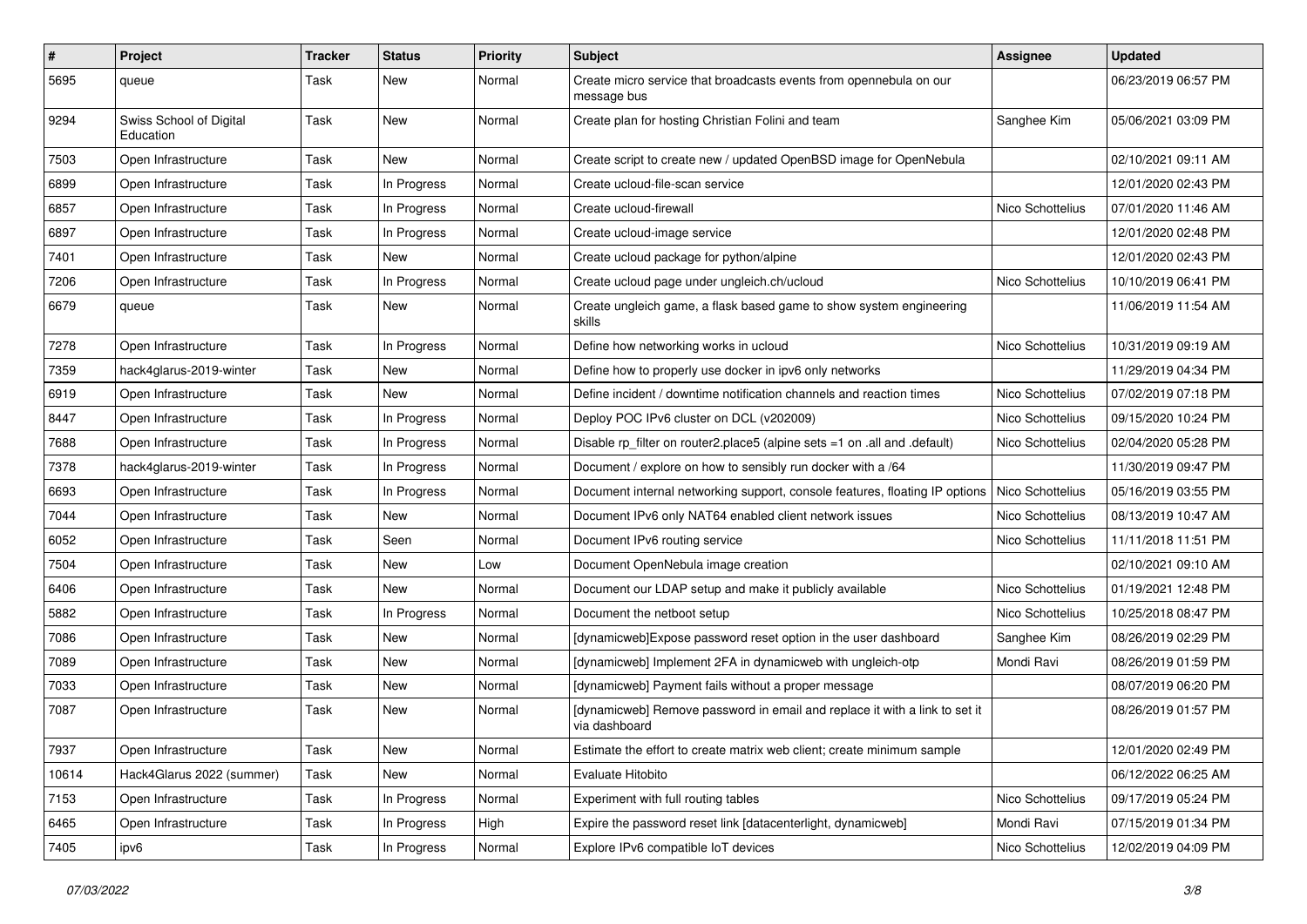| $\vert$ # | Project                 | <b>Tracker</b> | <b>Status</b> | <b>Priority</b> | Subject                                                                                       | <b>Assignee</b>       | <b>Updated</b>      |
|-----------|-------------------------|----------------|---------------|-----------------|-----------------------------------------------------------------------------------------------|-----------------------|---------------------|
| 6258      | Open Infrastructure     | Task           | In Progress   | Normal          | Expose IPv6 vs. IPv4 statistics publicly                                                      | Nico Schottelius      | 12/23/2018 07:03 PM |
| 6414      | Open Infrastructure     | Task           | New           | Normal          | Expose the console of the VM to the users (noVNC or spice)                                    | Mondi Ravi            | 06/25/2019 06:49 PM |
| 5436      | queue                   | Task           | New           | Normal          | Figure out what the fortinet device is for and checkout if we have a use for                  |                       | 06/24/2019 12:27 PM |
| 7352      | hack4glarus-2019-winter | Task           | New           | Normal          | Find a way to update mikrotik routers in IPv6 only networks                                   |                       | 11/28/2019 04:01 PM |
| 7009      | Open Infrastructure     | Task           | In Progress   | Normal          | Find out why Alpine Linux hangs at boot when it does not have a link on a<br>device with dhcp | Nico Schottelius      | 07/30/2019 08:02 PM |
| 7604      | Open Infrastructure     | Task           | In Progress   | Normal          | Find out why ciara2 was not automatically detected to be offline                              | Nico Schottelius      | 01/13/2020 07:30 PM |
| 6794      | Open Infrastructure     | Task           | In Progress   | Urgent          | Find out why request tracker crashes from time to time and fix it                             | Yury Komarov          | 07/08/2019 03:33 PM |
| 6255      | Open Infrastructure     | Task           | In Progress   | Normal          | Find the right settings for kubernetes in ipv6 only settings                                  | Nico Schottelius      | 12/23/2018 11:14 PM |
| 7366      | hack4glarus-2019-winter | Task           | In Progress   | Normal          | Finish the first levels of the ungleich-game                                                  | Den Ivanov            | 12/03/2019 11:00 PM |
| 7010      | Open Infrastructure     | Task           | Waiting       | Normal          | Fix Alpine Linux installer to support serial && push it upstream                              |                       | 06/11/2020 09:35 AM |
| 6625      | queue                   | Task           | Feedback      | Normal          | Fix our dkim setup                                                                            | Nico Schottelius      | 10/17/2019 10:29 AM |
| 8235      | ipv6                    | Task           | In Progress   | Normal          | Fix software to bind on IPv6 by default                                                       | Nico Schottelius      | 06/29/2020 10:39 PM |
| 6466      | Open Infrastructure     | Task           | New           | Normal          | Fix the link in the password reset E-Mail [dynamicweb]                                        | William<br>Colmenares | 06/26/2019 04:28 PM |
| 7295      | Open Infrastructure     | Task           | New           | Normal          | Flow 10: as a sysadmin, I want to be able to see statistics                                   |                       | 12/01/2020 02:43 PM |
| 7287      | Open Infrastructure     | Task           | New           | Normal          | Flow 2: As a user I want to order an IPv6 only VM (via cli) (existing OS)                     |                       | 12/01/2020 02:43 PM |
| 7288      | Open Infrastructure     | Task           | New           | Normal          | Flow 3: As a user I want to order a VM with my own OS (IPv6 only)                             |                       | 12/01/2020 02:43 PM |
| 7289      | Open Infrastructure     | Task           | New           | Normal          | Flow 4: As a user I want to have a dualstack reachable VM                                     |                       | 12/01/2020 02:43 PM |
| 7290      | Open Infrastructure     | Task           | New           | Normal          | Flow 5: as a user I want to map an IPv4 address to another VM                                 |                       | 12/01/2020 02:43 PM |
| 7291      | Open Infrastructure     | Task           | New           | Normal          | Flow 6: as a sysadmin I want to know / install all requirements                               | Nico Schottelius      | 11/02/2019 12:53 AM |
| 7292      | Open Infrastructure     | Task           | New           | Normal          | Flow 7: as a sysadmin I want to be able to migrate VMs                                        |                       | 12/01/2020 02:43 PM |
| 7293      | Open Infrastructure     | Task           | New           | Normal          | Flow 8: As a user I want to be able to order a new network and use it                         |                       | 12/01/2020 02:43 PM |
| 7294      | Open Infrastructure     | Task           | New           | Normal          | Flow 9: as a user I want to have an overview of my spendings and bills                        | Mondi Ravi            | 11/02/2019 12:59 AM |
| 7285      | Open Infrastructure     | Task           | In Progress   | Normal          | Flows to implement and do document for go live (parent)                                       | Nico Schottelius      | 08/09/2021 03:20 PM |
| 7654      | Open Infrastructure     | Task           | New           | Normal          | Get VMs info from Opennebula and save it in etcd                                              | Ahmed Bilal           | 01/28/2020 10:36 AM |
| 6279      | Open Infrastructure     | Task           | Seen          | High            | Implement different payment cycles for VMs                                                    | Mondi Ravi            | 06/24/2019 07:43 PM |
| 8651      | Open Infrastructure     | Task           | Seen          | Normal          | Implement floating IPs                                                                        | Jin-Guk Kwon          | 11/28/2020 08:33 PM |
| 6685      | queue                   | Task           | New           | Normal          | Implement game challenges 1-6                                                                 |                       | 06/23/2019 07:02 PM |
| 7125      | Open Infrastructure     | Task           | Feedback      | Normal          | Implement "ordering" and "products" with ucloud                                               | Nico Schottelius      | 09/28/2019 04:36 PM |
| 6904      | Open Infrastructure     | Task           | In Progress   | Normal          | Implement ucloud-image-store management                                                       |                       | 12/01/2020 02:43 PM |
| 6435      | Open Infrastructure     | Task           | Feedback      | High            | Improvements for IPv6.work v1.0                                                               | Nico Schottelius      | 03/19/2019 05:16 AM |
| 7568      | ipv6                    | Task           | New           | Normal          | Incoming SMTP IPv4 proxy                                                                      | Nico Schottelius      | 01/31/2022 01:09 PM |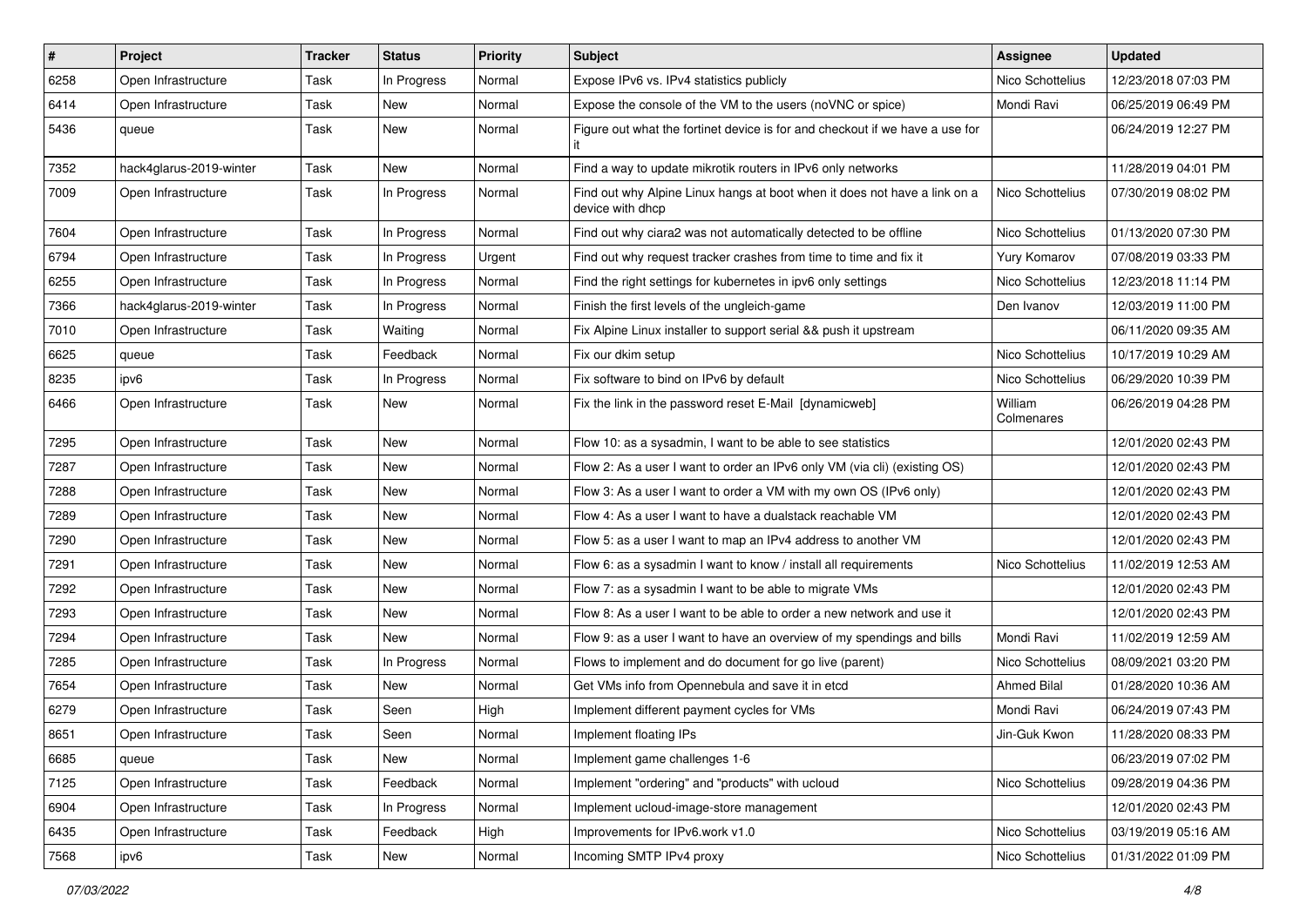| $\sharp$ | Project                              | <b>Tracker</b> | <b>Status</b> | <b>Priority</b> | <b>Subject</b>                                                                                 | <b>Assignee</b>        | <b>Updated</b>      |
|----------|--------------------------------------|----------------|---------------|-----------------|------------------------------------------------------------------------------------------------|------------------------|---------------------|
| 5928     | Open Infrastructure                  | Task           | New           | Normal          | Introduce API support for VM handling: create and delete operation (and<br>maybe image upload) | Nico Schottelius       | 11/01/2018 04:28 PM |
| 6915     | Open Infrastructure                  | Task           | Seen          | Normal          | Introduce host status' and over/underbooking constraints                                       |                        | 12/01/2020 02:43 PM |
| 8069     | Open Infrastructure                  | Task           | Waiting       | Normal          | Investigate potential bottleneck on storage/CEPH at DCL                                        |                        | 05/29/2020 09:02 AM |
| 7569     | ipv6                                 | Task           | New           | Normal          | IPv6 only DNS                                                                                  | Nico Schottelius       | 01/05/2020 04:12 PM |
| 10238    | ipv6                                 | Task           | Waiting       | Normal          | ipv6-only DNS setup is misleading and misconfigured                                            | Nico Schottelius       | 01/31/2022 01:36 PM |
| 7229     | Open Infrastructure                  | Task           | New           | Normal          | Make __ letsencrypt_nginx_cert to work on alpine                                               |                        | 10/14/2019 12:23 PM |
| 7053     | Open Infrastructure                  | Task           | New           | Normal          | Make nodejs/npm work on IPv6 only hosts                                                        |                        | 08/16/2019 10:52 AM |
| 7117     | Open Infrastructure                  | Task           | New           | Normal          | Make ungleich-otp better usable for the public                                                 | Nico Schottelius       | 09/05/2019 01:55 PM |
| 7249     | Open Infrastructure                  | Task           | Seen          | Normal          | Merge ucloud components into one repository                                                    | Nico Schottelius       | 10/25/2019 12:50 PM |
| 9487     | Open Infrastructure                  | Task           | In Progress   | Normal          | Migrate our ceph clusters into rook                                                            | Nico Schottelius       | 07/08/2021 11:35 PM |
| 10411    | Open Infrastructure                  | Task           | In Progress   | Normal          | Migrate ula.ungleich.ch into Kubernetes and upgrade it to latest Django                        | Nico Schottelius       | 03/19/2022 07:46 PM |
| 6763     | Open Infrastructure                  | Task           | Seen          | Normal          | Mirror debian (maybe from / with help of debian.ethz.ch)                                       | Yury Komarov           | 06/18/2019 03:13 PM |
| 8237     | ipv6                                 | Task           | New           | Normal          | Modify flask to bind on IPv6 by default                                                        | Nico Schottelius       | 06/29/2020 10:41 PM |
| 8238     | ipv6                                 | Task           | New           | Normal          | Modify nodejs to bind on IPv6 by default                                                       | Nico Schottelius       | 06/29/2020 10:42 PM |
| 8236     | ipv6                                 | Task           | New           | Normal          | Modify python3 -m http.server to bind to IPv6 by default                                       | Mondi Ravi             | 06/29/2020 10:45 PM |
| 6541     | Open Infrastructure                  | Task           | In Progress   | Normal          | Monitor fans and power supplies                                                                | Nico Schottelius       | 01/19/2021 12:48 PM |
| 7382     | hack4glarus-2019-winter              | Task           | Waiting       | Normal          | Monitoring at a different level (BPF/Suricata/Cilium)                                          | <b>Philipp Buehler</b> | 12/01/2019 11:40 AM |
| 7930     | Open Infrastructure                  | Task           | Waiting       | Normal          | Monitoring LAN in place6                                                                       |                        | 02/10/2021 09:26 AM |
| 7381     | hack4glarus-2019-winter              | Task           | Resolved      | Normal          | Monitor lorawan temperature sensors with prometheus $+$ grafana                                |                        | 11/30/2019 09:46 PM |
| 7135     | Open Infrastructure                  | Task           | Seen          | Normal          | Monitor nginx status codes in prometheus                                                       | Jin-Guk Kwon           | 10/04/2019 03:37 PM |
| 8111     | Open Infrastructure                  | Task           | In Progress   | Normal          | Monitor unbound nodes                                                                          |                        | 02/10/2021 09:21 AM |
| 7507     | Open Infrastructure                  | Task           | New           | Low             | Monitor upstream releases / security advisories                                                |                        | 12/19/2019 07:41 PM |
| 6068     | queue                                | Task           | New           | Normal          | Move redash (lorawan.ungleich.ch) to a new IPv6 only VM in place6                              |                        | 06/23/2019 06:53 PM |
| 7371     | hack4glarus-2019-winter              | Task           | In Progress   | Normal          | mozilla iot                                                                                    | David Hasselhoff       | 11/30/2019 08:18 PM |
| 7138     | Open Infrastructure                  | Task           | In Progress   | Normal          | Nico's open / next points for ucloud                                                           | Nico Schottelius       | 10/06/2019 07:22 AM |
| 7953     | Open Infrastructure                  | Task           | New           | Normal          | Normalize user management                                                                      |                        | 05/02/2020 11:23 AM |
| 7757     | Open Infrastructure                  | Task           | Seen          | Normal          | opennebula incorrectly re-uses vncs ports                                                      | Nico Schottelius       | 02/19/2020 02:28 PM |
| 7898     | Swiss School of Digital<br>Education | Task           | In Progress   | Normal          | Organise first Django course (1 week)                                                          | Nico Schottelius       | 06/15/2020 05:06 PM |
| 9650     | Swiss School of Digital<br>Education | Task           | In Progress   | Normal          | Organise food                                                                                  | Nico Schottelius       | 08/19/2021 12:24 PM |
| 9648     | Swiss School of Digital<br>Education | Task           | In Progress   | Normal          | Organise OWASP event / Christian Folini (2021-10-2330)                                         | Nico Schottelius       | 08/19/2021 12:27 PM |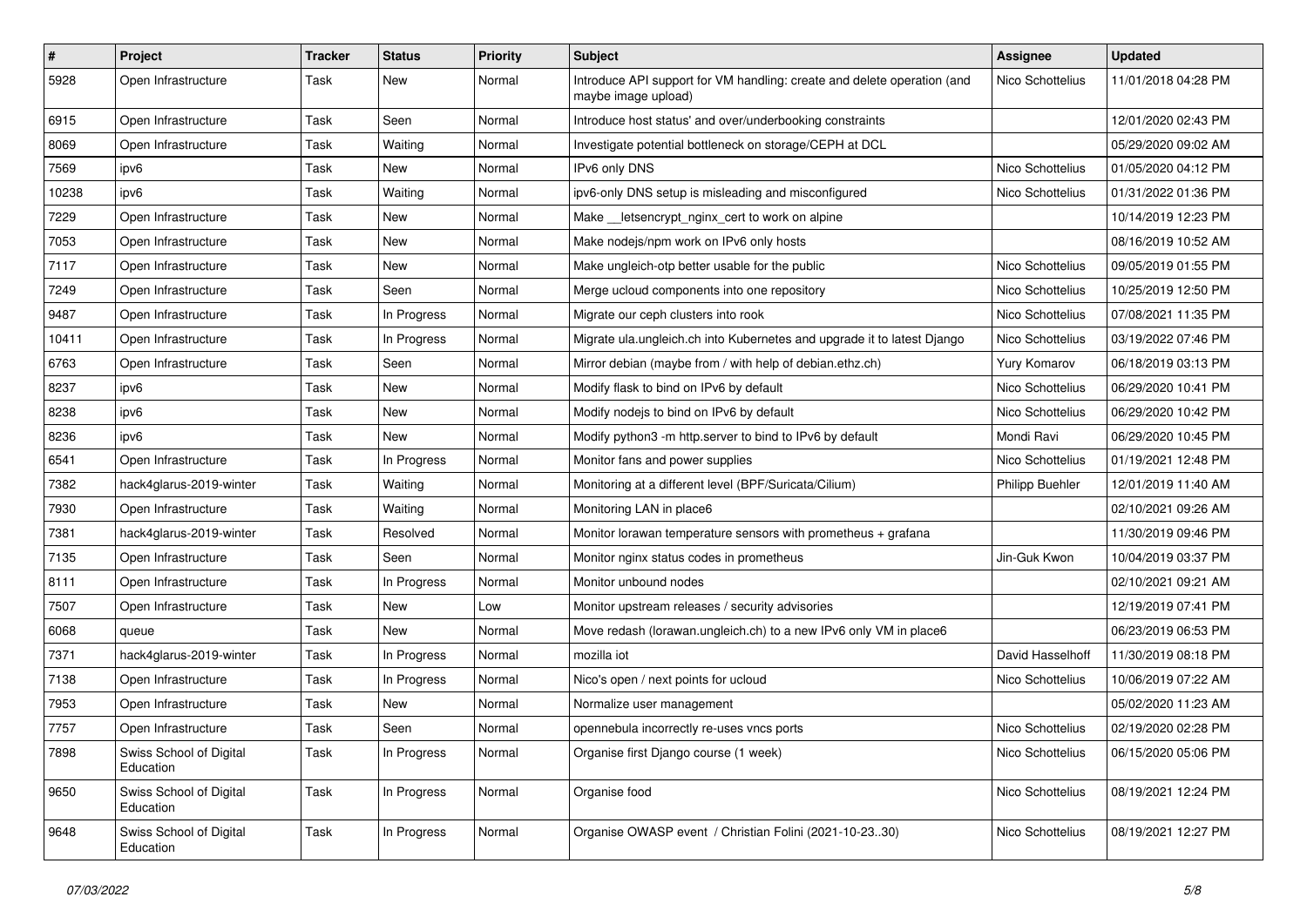| $\vert$ # | Project                              | <b>Tracker</b> | <b>Status</b> | <b>Priority</b> | Subject                                                                                                      | <b>Assignee</b>        | <b>Updated</b>      |
|-----------|--------------------------------------|----------------|---------------|-----------------|--------------------------------------------------------------------------------------------------------------|------------------------|---------------------|
| 7566      | ipv6                                 | Task           | Feedback      | Normal          | Outgoing SMTP smarthost                                                                                      | Nico Schottelius       | 01/10/2020 09:44 PM |
| 7376      | hack4glarus-2019-winter              | Task           | In Progress   | Normal          | Packer+Vagrant for OpenBSD (cont'd)                                                                          | <b>Philipp Buehler</b> | 12/01/2019 11:41 AM |
| 8129      | Open Infrastructure                  | Task           | In Progress   | Normal          | Phase in AS207996 for place6                                                                                 | Nico Schottelius       | 06/08/2020 11:05 AM |
| 7174      | Open Infrastructure                  | Task           | In Progress   | Normal          | Port the current blog's design to lektor (staticcms)                                                         | Mondi Ravi             | 10/03/2019 03:18 AM |
| 7341      | hack4glarus-2019-winter              | Task           | New           | Normal          | Port ucloud to OpenBSD                                                                                       |                        | 11/28/2019 01:45 PM |
| 7399      | hack4glarus-2019-winter              | Task           | New           | Normal          | presentations hack4glarus 2019 winter                                                                        |                        | 12/01/2019 03:56 PM |
| 8298      | Swiss School of Digital<br>Education | Task           | New           | Normal          | Promote the first django course that happens on 27th of July                                                 | Sanghee Kim            | 07/17/2020 10:50 AM |
| 7456      | Open Infrastructure                  | Task           | New           | Normal          | Prototype support for IPv6 only mail servers                                                                 | Nico Schottelius       | 12/10/2019 05:04 PM |
| 5808      | queue                                | Task           | New           | Normal          | Provide 2 ntp servers: one in place5, one in place6 and join the ntp pool                                    |                        | 06/23/2019 06:55 PM |
| 7356      | hack4glarus-2019-winter              | Task           | New           | Normal          | Provide the most awesome self hosted apps                                                                    |                        | 11/29/2019 12:37 AM |
| 6049      | Open Infrastructure                  | Task           | New           | Normal          | Publish / document our Kubernetes / IPv6 experiences                                                         | Nico Schottelius       | 11/11/2018 09:13 PM |
| 10239     | ipv6                                 | Task           | New           | Normal          | Recursive DNS, visible on IPv4, acting as a proxy to enable visibility of<br>data from IPv6 only DNS servers |                        | 01/31/2022 01:49 PM |
| 7704      | ipv6                                 | Task           | In Progress   | Normal          | Regular vendor pings (1x/month) for IPv6 compatibility                                                       | Nico Schottelius       | 02/08/2020 08:25 PM |
| 7893      | Open Infrastructure                  | Task           | New           | Normal          | Remove TLS 1.0 and TLS 1.1 from our webhostings                                                              |                        | 03/31/2020 12:21 PM |
| 9649      | Swiss School of Digital<br>Education | Task           | Waiting       | Normal          | Rent Bus                                                                                                     | Nico Schottelius       | 08/19/2021 12:21 PM |
| 7178      | Open Infrastructure                  | Task           | In Progress   | Normal          | Replace routers: router1.place5, router2.place5, router1.place6,<br>router2.place6                           | Nico Schottelius       | 08/09/2021 03:19 PM |
| 7402      | Open Infrastructure                  | Task           | Feedback      | Normal          | Reproduce issues in ucloud-pay                                                                               | Mondi Ravi             | 12/05/2019 12:22 PM |
| 6980      | Open Infrastructure                  | Task           | New           | Normal          | Research and publish how we deal / have to deal with court orders and<br>foreign authorities                 | Sanghee Kim            | 07/19/2019 12:12 PM |
| 6989      | Open Infrastructure                  | Task           | Seen          | Normal          | Research LEETSPEAK websites                                                                                  | Jason Kim              | 07/22/2019 11:30 AM |
| 6712      | Open Infrastructure                  | Task           | New           | Normal          | Rework public key management on the DCL website                                                              |                        | 05/20/2019 09:27 PM |
| 7427      | Open Infrastructure                  | Task           | In Progress   | Normal          | Rough draft to support console on our VMs                                                                    | Jin-Guk Kwon           | 01/13/2020 03:13 AM |
| 7284      | Open Infrastructure                  | Task           | In Progress   | Normal          | router1.place6 phase back in                                                                                 | Nico Schottelius       | 06/15/2020 11:04 AM |
| 10091     | Open Infrastructure                  | Task           | In Progress   | Normal          | SBC router / board evaluation 2022                                                                           | Nico Schottelius       | 12/31/2021 11:01 PM |
| 7368      | hack4glarus-2019-winter              | Task           | New           | Normal          | Setup an ARM64 virtualisation server with alpine                                                             |                        | 11/29/2019 11:58 AM |
| 7601      | Open Infrastructure                  | Task           | Seen          | Normal          | Setup an SSH jump host                                                                                       |                        | 02/10/2021 09:04 AM |
| 7367      | hack4glarus-2019-winter              | Task           | New           | Normal          | Setup ARM64 IPv6 only netbooting                                                                             |                        | 11/29/2019 11:57 AM |
| 8421      | Open Infrastructure                  | Task           | In Progress   | Normal          | Setup matrix voyager bot for ungleich                                                                        | Nico Schottelius       | 09/06/2020 05:56 PM |
| 7185      | Open Infrastructure                  | Task           | Seen          | Normal          | Setup network monitoring system on new off-site VPS                                                          | Nico Schottelius       | 06/11/2020 09:36 AM |
| 8201      | Open Infrastructure                  | Task           | New           | Normal          | Setup our own NTP pool                                                                                       |                        | 02/10/2021 09:20 AM |
| 7122      | Open Infrastructure                  | Task           | Resolved      | Normal          | Setup production etcd cluster in place6                                                                      | Nico Schottelius       | 01/19/2021 12:48 PM |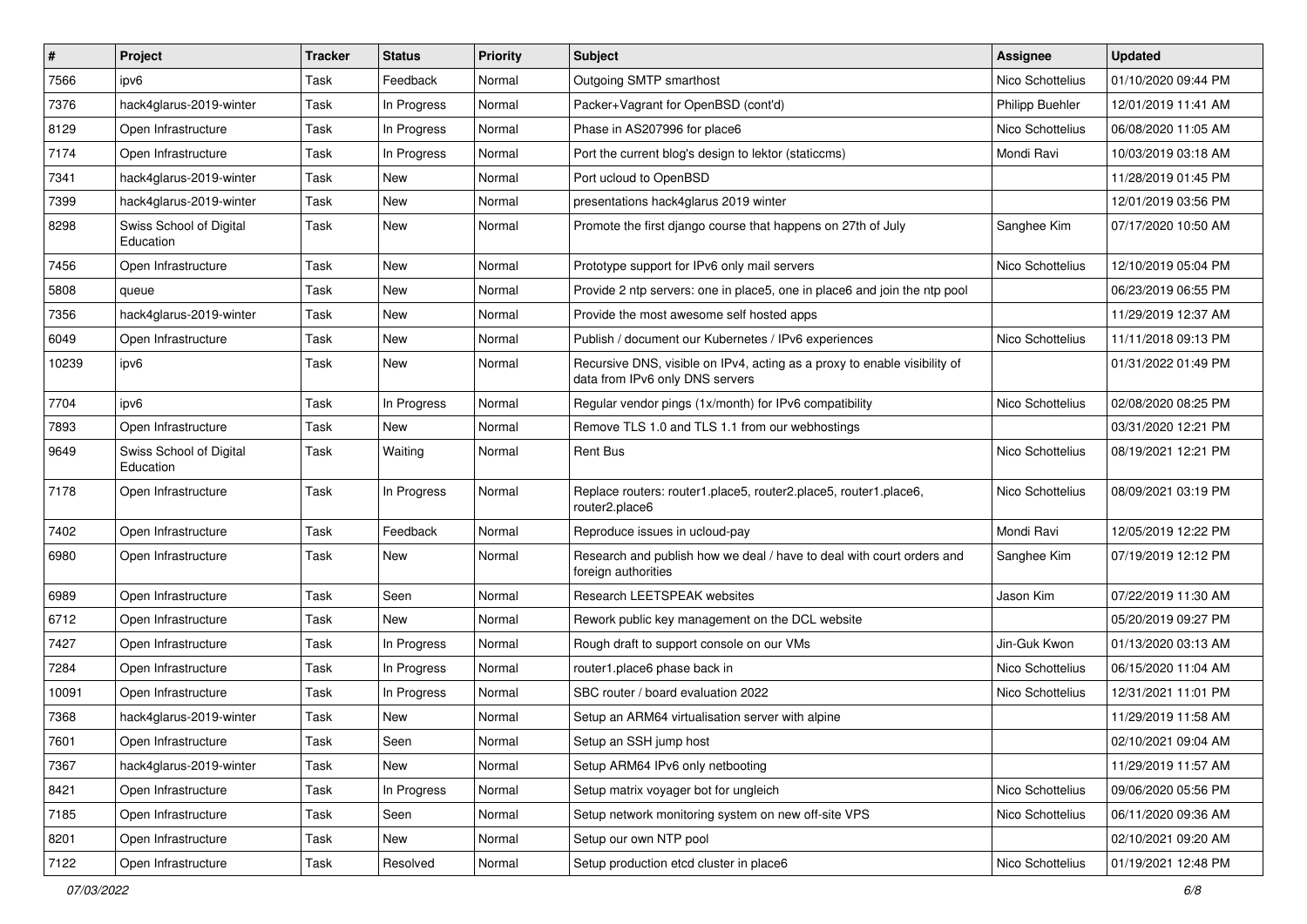| $\vert$ # | Project             | <b>Tracker</b> | <b>Status</b> | <b>Priority</b> | <b>Subject</b>                                                                                    | <b>Assignee</b>  | <b>Updated</b>      |
|-----------|---------------------|----------------|---------------|-----------------|---------------------------------------------------------------------------------------------------|------------------|---------------------|
| 7649      | Open Infrastructure | Task           | In Progress   | Normal          | Sketch a VM backup & restore                                                                      | Ahmed Bilal      | 01/31/2020 07:16 PM |
| 5789      | queue               | Task           | <b>New</b>    | Normal          | Some issues to be cleared about userservice                                                       |                  | 06/23/2019 06:55 PM |
| 7573      | ipv6                | Task           | New           | Normal          | Spamlike message filtering                                                                        | Nico Schottelius | 01/06/2020 12:15 PM |
| 6519      | queue               | Task           | New           | Urgent          | Stabilisation spring 2019                                                                         |                  | 06/26/2019 12:07 PM |
| 6877      | Open Infrastructure | Task           | In Progress   | High            | Start the first VMs on place9 cluster using ucloud (ucloud v1)                                    | Nico Schottelius | 08/30/2019 12:09 PM |
| 7650      | Open Infrastructure | Task           | New           | Normal          | Synchronise opennebula VMs with etcd                                                              | Nico Schottelius | 01/31/2020 07:13 PM |
| 7523      | ipv6                | Task           | New           | Normal          | TCP/UDP Services supported by IP4-to-IP6 incoming proxy and NAT64<br>outgoing gateway             | Moris Jones      | 01/05/2020 04:02 PM |
| 7242      | Open Infrastructure | Task           | In Progress   | Normal          | Test active-active IPv6/IPv4 configurations on routers                                            | Nico Schottelius | 10/20/2019 05:10 PM |
| 7201      | Open Infrastructure | Task           | In Progress   | Normal          | Test BGP based virtual ip                                                                         | Nico Schottelius | 10/03/2019 04:30 PM |
| 7890      | Open Infrastructure | Task           | In Progress   | Normal          | test conntrack sync                                                                               | Jin-Guk Kwon     | 03/31/2020 01:17 PM |
| 9468      | Open Infrastructure | Task           | In Progress   | Normal          | Test helm kube-prometheus-stack                                                                   | Nico Schottelius | 07/01/2021 04:00 PM |
| 8689      | Open Infrastructure | Task           | <b>New</b>    | Normal          | Test q-in-q multiple vlans with mikrotik <-> Linux                                                |                  | 12/07/2021 12:48 AM |
| 8094      | ipv6                | Task           | In Progress   | Normal          | Test ubiquiti UAP-AC-Lite, UAP-AC-LR and UAP-AC-Pro-Gen2 in IPv6<br>only networks                 | Nico Schottelius | 05/31/2020 06:40 PM |
| 7205      | Open Infrastructure | Task           | In Progress   | Normal          | Try 1: Installing ucloud on Arch Linux                                                            | Nico Schottelius | 10/10/2019 07:37 PM |
| 8670      | Open Infrastructure | Task           | New           | Normal          | Turn "temper" into an openwrt upstream package                                                    |                  | 07/29/2021 08:15 PM |
| 6931      | Open Infrastructure | Task           | In Progress   | Normal          | ucloud-host                                                                                       | Nico Schottelius | 09/28/2019 04:35 PM |
| 6995      | Open Infrastructure | Task           | New           | Normal          | ucloud-pay v1: Implement payment support into ucloud                                              |                  | 07/24/2019 05:39 PM |
| 6996      | Open Infrastructure | Task           | New           | Normal          | ucloud-pay v2: add support for retrieving payments from ZKB                                       |                  | 07/24/2019 05:40 PM |
| 6908      | Open Infrastructure | Task           | In Progress   | Normal          | ucloud v2 features                                                                                | Nico Schottelius | 10/25/2019 12:58 PM |
| 7876      | Open Infrastructure | Task           | In Progress   | Normal          | UI/UX improvement suggestions for matrix                                                          | Nico Schottelius | 05/09/2020 06:32 PM |
| 7761      | Open Infrastructure | Task           | In Progress   | Immediate       | uncloud v2                                                                                        | Nico Schottelius | 12/18/2021 09:14 PM |
| 7689      | Open Infrastructure | Task           | Seen          | Normal          | Update certbot on several VMs                                                                     | Nico Schottelius | 01/19/2021 12:48 PM |
| 6696      | Open Infrastructure | Task           | New           | Normal          | Update documentation / instructions on how to login to a new VM                                   | Nico Schottelius | 05/17/2019 11:03 AM |
| 7561      | Open Infrastructure | Task           | In Progress   | Normal          | Update mystrom switches to support IPv6 only networks                                             | Nico Schottelius | 01/03/2020 05:35 PM |
| 6310      | Open Infrastructure | Task           | Waiting       | Normal          | [user request] Add OpenBSD images                                                                 | Nico Schottelius | 06/28/2019 11:46 PM |
| 9624      | Open Infrastructure | Task           | Seen          | Normal          | [user request] Add support for email hosting                                                      | Nico Schottelius | 08/09/2021 03:23 PM |
| 6071      | Open Infrastructure | Task           | In Progress   | Normal          | [user request] Checkout how to enable AES-NI or PCLMULQDQ CPU<br>features                         | Jin-Guk Kwon     | 12/29/2018 12:53 PM |
| 5930      | queue               | Task           | Waiting       | Normal          | [user request] Evaluate, if we can replace google analytics with<br>https://matomo.org/           |                  | 02/10/2021 08:49 AM |
| 6326      | Open Infrastructure | Task           | New           | Normal          | [user request] Support SEPA payments for VMs/Storage                                              | Amal Elshihaby   | 08/09/2021 03:22 PM |
| 6262      | Open Infrastructure | Task           | New           | Normal          | [user request] Warn users what happens on VM delete / make it more clear   Mondi Ravi<br>to users |                  | 12/29/2018 12:53 PM |